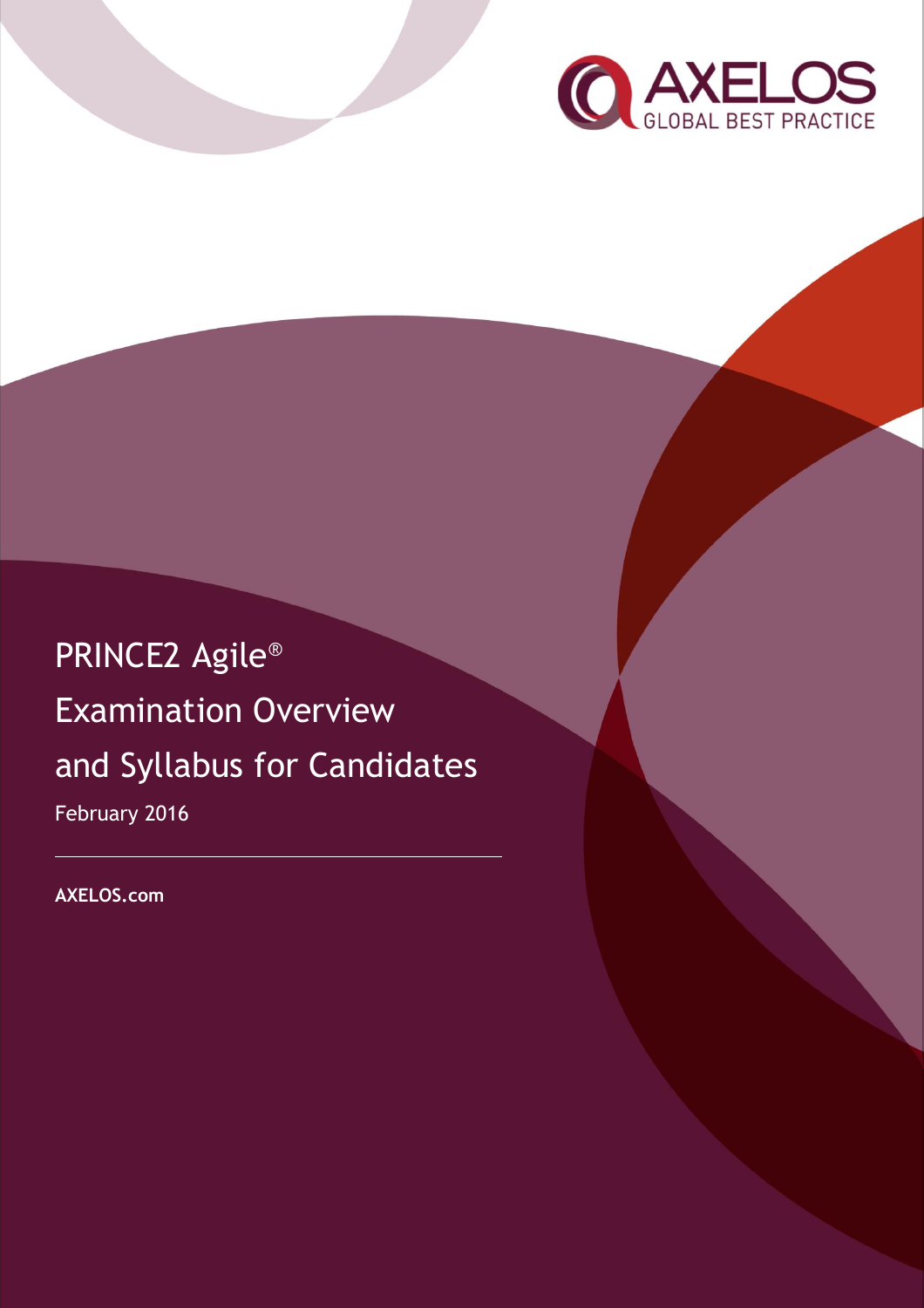## Introduction

This document is intended to provide information to prospective PRINCE2 Agile® candidates and indeed anyone interested in the format and content of the PRINCE2 Agile examination.

It includes:

- PRINCE2 Agile Examination Overview general information and overview of the exam format
- PRINCE2 Agile Syllabus for Candidates detailing:
	- $\circ$  the format of the exam and the learning outcomes from the delegates' course of study that will be assessed in each section
	- $\circ$  the specific criteria by which each learning outcome is assessed, along with references to the PRINCE2 Agile guidance

### PRINCE2 Agile Examination Overview

**Pre-requisite qualifications:** Delegates wishing to take this examination must hold a current PRINCE2® Foundation or Practitioner qualification.

**Training:** Though formal training is not mandatory, attendance at an accredited PRINCE2 Agile course is strongly recommended.

**Material permitted:** The examination is 'open book', i.e. the PRINCE2 Agile guide is allowed for reference during the examination.

**Examination duration:** 2 hour and 30 minutes

**Format:** The examination is scenario-based i.e. the questions relate to a case study (referred to as the 'Scenario').

The Scenario is included in the Scenario Booklet (see also the sample papers available on AXELOS.com) along with 4 sets of additional information necessary to answer each section of questions.

There are 5 sets of multiple choice questions (MCQs) in the Question Booklet, and each set tests particular learning outcomes from the candidate's course of study, (see the table below).

There are 50 questions in total and each question is worth 1 mark.

**Pass mark:** Candidates are expected to achieve a score of 60% (30 marks) or higher in order to pass the examination and be awarded certification.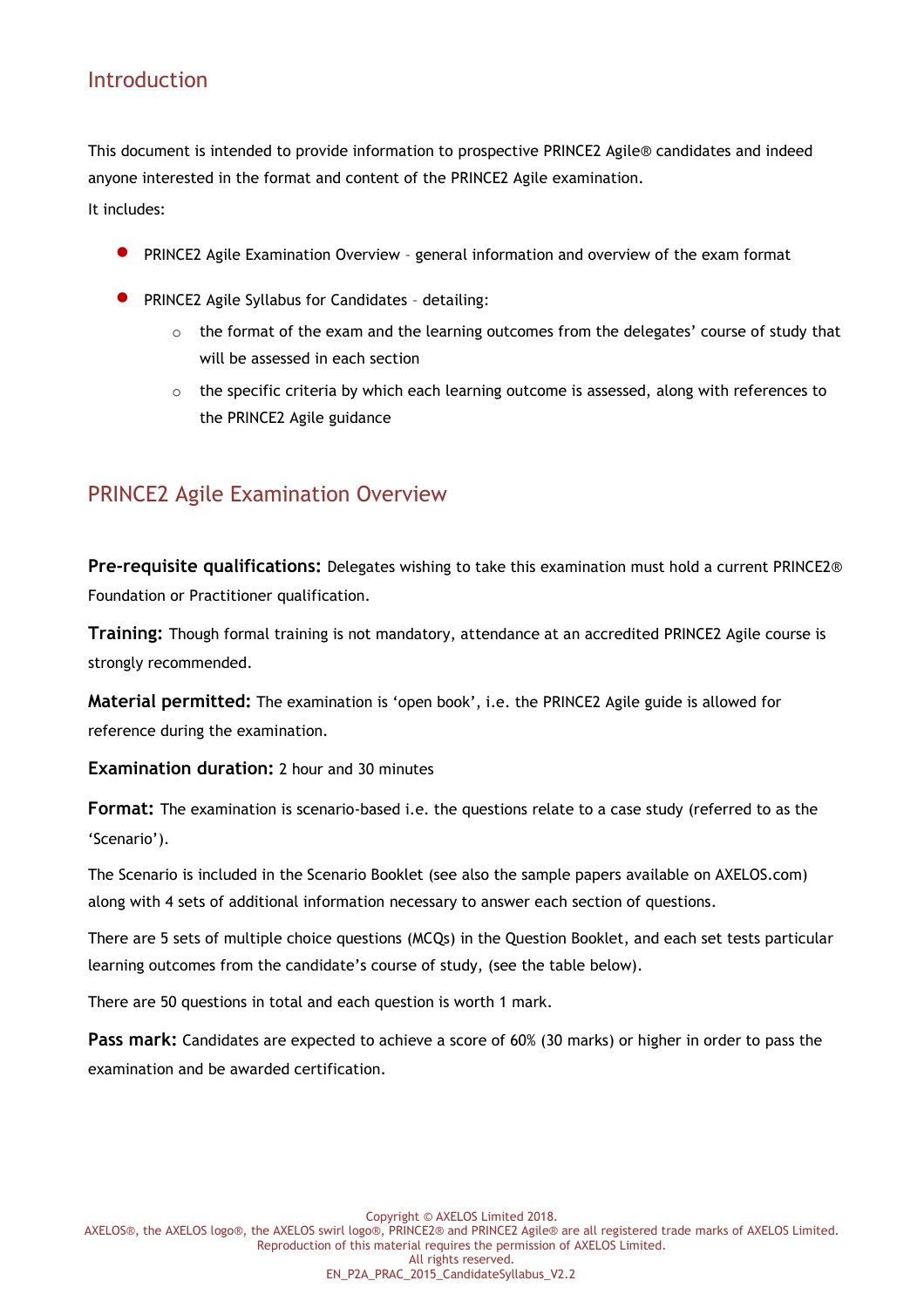# Syllabus for Candidates

#### **Exam Sections and Learning Outcomes Assessed**

| <b>Exam sections</b>                                                  | Exam<br>weight | <b>Learning Outcome (LO)</b>                                                                                                              |
|-----------------------------------------------------------------------|----------------|-------------------------------------------------------------------------------------------------------------------------------------------|
| 6 x Multiple Choice Questions<br>(MCQs)                               | 6%             | Understand the basic concepts of common<br>1.<br>agile ways of working                                                                    |
|                                                                       | 6%             | 2.<br>Understand the purpose and context for<br>combining PRINCE2 <sup>®</sup> and the agile way of working                               |
| 12 x MCQs using the scenario and<br>one set of additional information | 24%            | Be able to apply and evaluate the focus areas<br>3.<br>to a project in an agile context                                                   |
| 8 x MCQs using the scenario and one<br>set of additional information  | 16%            | Be able to fix and flex the six aspects of a<br>4.<br>project in an agile context                                                         |
| 12 x MCQs using the scenario and<br>one set of additional information | 48%            | 5.<br>Be able to apply or tailor the PRINCE2<br>principles, themes, processes and management<br>products to a project in an agile context |
| 12 x MCQs using the scenario and<br>one set of additional information |                |                                                                                                                                           |
| 50 MCQs                                                               | 100%           |                                                                                                                                           |

#### **Assessment Criteria for each Learning Outcome**

| LO | Courseware content (references to the PRINCE2 Agile® guide are in brackets)                                                                                          |
|----|----------------------------------------------------------------------------------------------------------------------------------------------------------------------|
|    | Explain the differences between projects and BAU (Business as usual) (Figure 1.1, Section 1.2)                                                                       |
|    | Describe agile and its common approaches, how and why agile approaches have developed and where they<br>are used (Figure 2.3, Section 2.1)                           |
|    | Describe the history of agile, it's contrast to the waterfall way of working and how the Agile Manifesto fits<br>in (Figure $2.1$ )                                  |
|    | Describe the different levels of agile maturity and well-known agile frameworks (Section 2.2.1, Table 2.1)                                                           |
|    | Describe behaviours, concepts and techniques that characterize agile (Section 2.2.2, Table 2.2)                                                                      |
|    | Define the PRINCE2 Agile view of 'agile' (Section 2.2)                                                                                                               |
|    | Describe Kanban, the Kanban method and its six general practices, including the use of Cumulative Flow<br>Diagrams (CFDs) (Figure 20.2, Figure 20.4, Section 20.4.1) |
|    | Describe the core concepts of Lean Start-up (Section 20.4.2)                                                                                                         |
|    | Describe the use of workshops (Section 26.4.1)                                                                                                                       |
|    | Describe how to transition to agile (Appendix F)                                                                                                                     |
|    | Define Scrum theory and explain the nature of the Scrum team, Scrum events, Scrum artefacts and Sprints<br>(Appendix H)                                              |

Copyright © AXELOS Limited 2018.

AXELOS®, the AXELOS logo®, the AXELOS swirl logo®, PRINCE2® and PRINCE2 Agile® are all registered trade marks of AXELOS Limited. Reproduction of this material requires the permission of AXELOS Limited.

All rights reserved. EN\_P2A\_PRAC\_2015\_CandidateSyllabus\_V2.2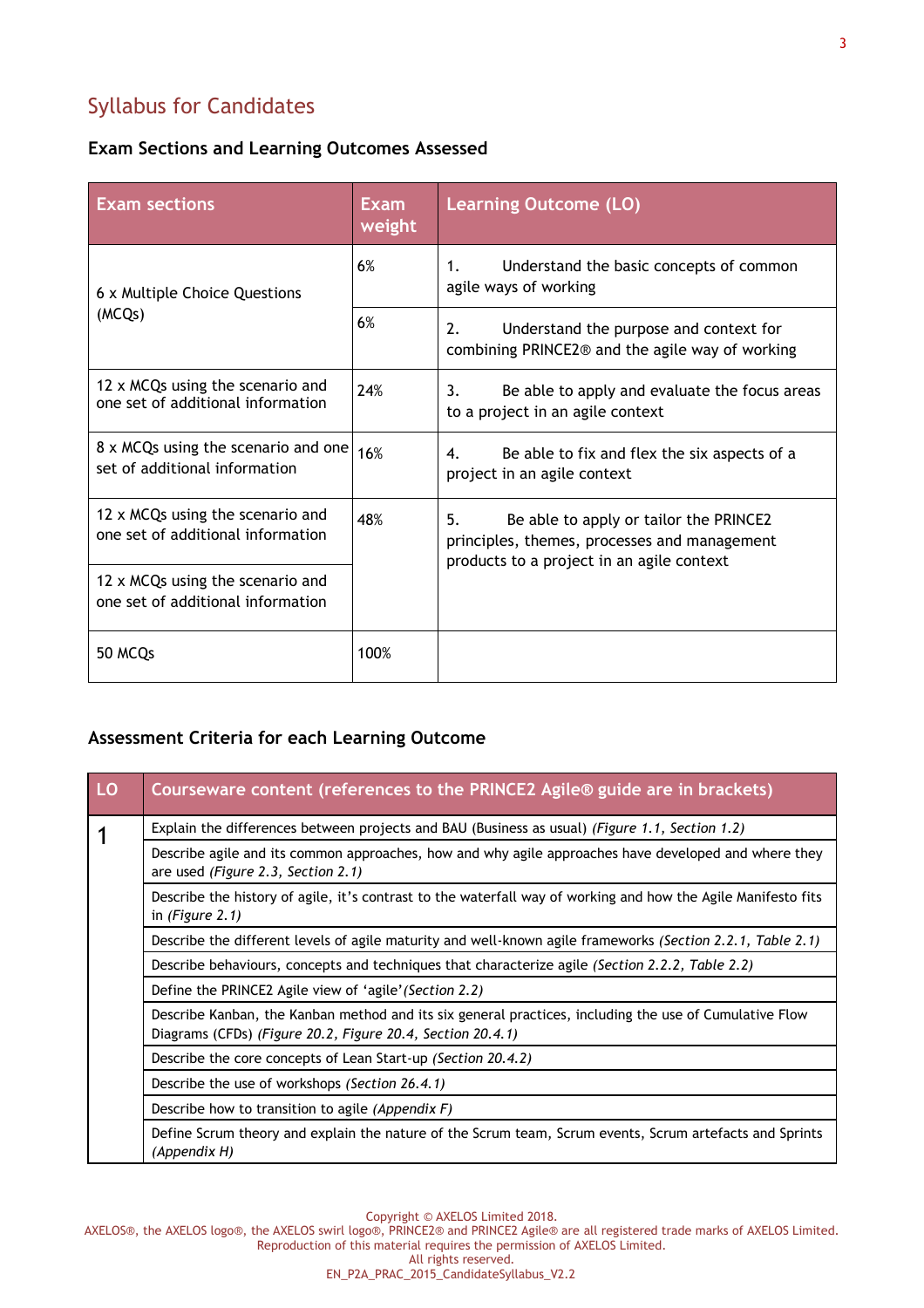Copyright © AXELOS Limited 2018. AXELOS®, the AXELOS logo®, the AXELOS swirl logo®, PRINCE2® and PRINCE2 Agile® are all registered trade marks of AXELOS Limited. Reproduction of this material requires the permission of AXELOS Limited. All rights reserved. EN\_P2A\_PRAC\_2015\_CandidateSyllabus\_V2.2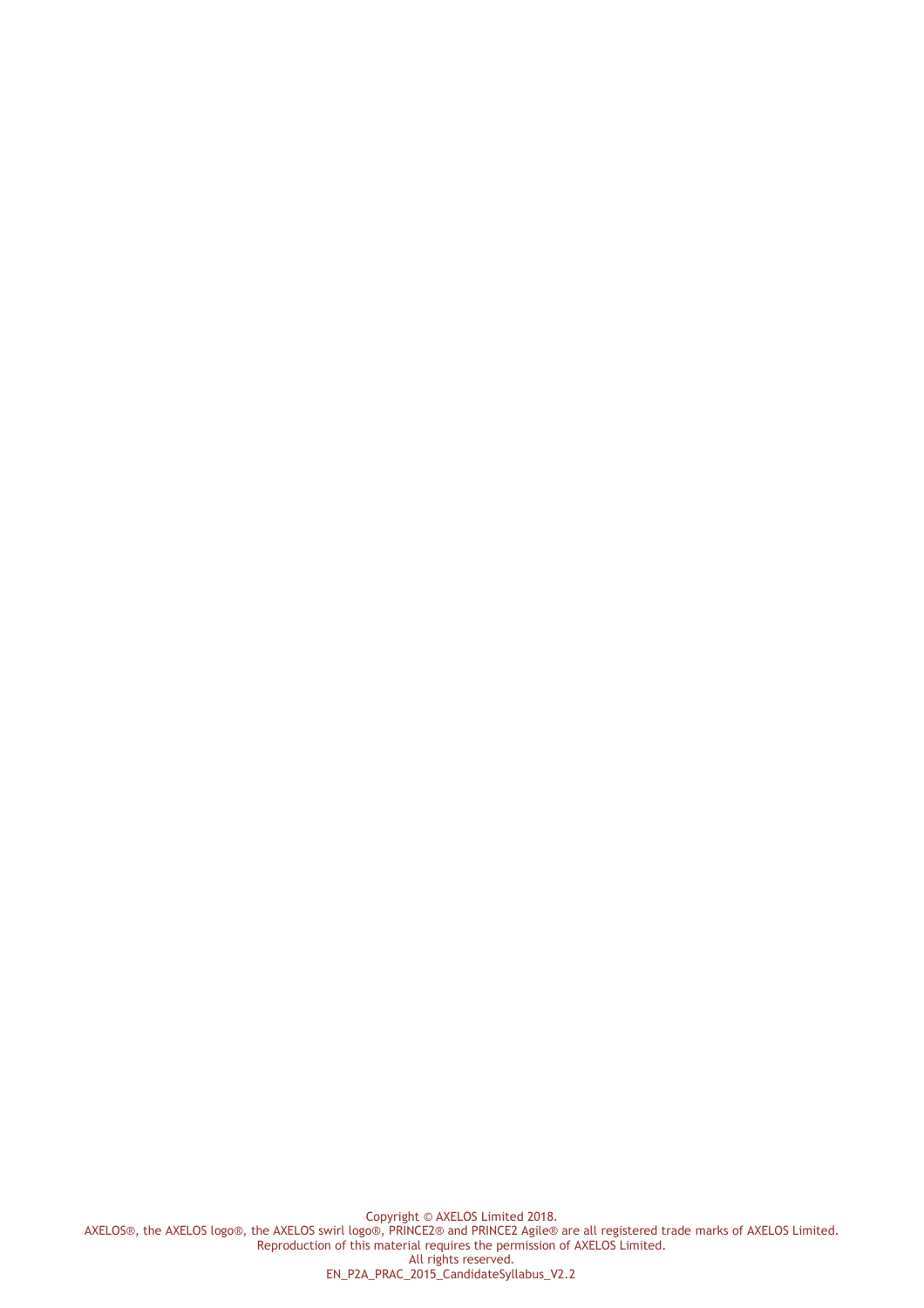#### **Assessment Criteria for each Learning Outcome (continued)**

| LO             | Courseware content (references to the PRINCE2 Agile® guide are in brackets)                                                                                                                                                                                            |
|----------------|------------------------------------------------------------------------------------------------------------------------------------------------------------------------------------------------------------------------------------------------------------------------|
| $\overline{2}$ | Describe the complementary strengths of PRINCE2 and the agile way of working (Section 3.1, Figure 3.1)                                                                                                                                                                 |
|                | Define who can benefit from using PRINCE2 Agile and in what contexts/situations (Section 3.1, Section 3.2,<br>Section 3.3)                                                                                                                                             |
|                | Define the make-up of PRINCE2 Agile (frameworks, behaviours, concepts, techniques, focus areas) (Section<br>3.5, Figure 3.2)                                                                                                                                           |
|                | Explain the eight 'guidance points' (Section 3.6)                                                                                                                                                                                                                      |
|                | Explain how PRINCE2 controls and governance can enable agile to be used in many environments (Section<br>3.7)                                                                                                                                                          |
|                | Describe what a typical PRINCE2 'project journey' looks like in an agile context (Figure 4.1, Section 4.1)                                                                                                                                                             |
| 3              | Explain the purpose and use of the Agilometer throughout a project (Section 24.1, Section 24.2, Section<br>24.3)                                                                                                                                                       |
|                | Describe the six sliders used on the Agilometer, explain their significance and how to improve them (Figure<br>24.1, Section 24.4)                                                                                                                                     |
|                | Describe in detail requirements terminology, decomposition and prioritization, including MoSCoW and<br>Ordering (Figure 25.2, Section 25.5, Table 25.3)                                                                                                                |
|                | Explain how requirements prioritization is used (Figure 25.2, Section 25.5)                                                                                                                                                                                            |
|                | Explain the rich communication focus area, its importance and its key techniques (Section 26.1, Section<br>26.2, Section 26.3)                                                                                                                                         |
|                | Explain how to manage frequent releases and the benefits of 'failing fast' (Section 27.1, Section 27.2)                                                                                                                                                                |
| 4              | Describe how to use the 'hexagon' in relation to the six aspects of project performance (Figure 6.1, Section<br>6.1)                                                                                                                                                   |
|                | Explain the use of tolerances in terms of what to 'fix' and what to 'flex' in relation to the six aspects of<br>project performance (Figure 6.1, Section 6.1, Table 6.1)                                                                                               |
|                | Describe in detail each of the five targets that underpin the use of the hexagon (Section 6.4, Section 6.5,<br>Table 6.2)                                                                                                                                              |
|                | Explain why the 'fix and flex' approach is good for the customer (Section 6.5)                                                                                                                                                                                         |
| 5              | Describe in detail the five PRINCE2 Agile behaviours (Transparency, Collaboration, Rich Communication,<br>Self-Organization, Exploration) (Section 7.4, Figure 7.1)                                                                                                    |
|                | Explain that agile needs to be incorporated in all seven PRINCE2 processes and all seven themes but that the<br>amount appropriate to each will vary depending on the project context (Section 8.1, Section 8.2, Figure<br>16.2, Figure 16.3, Figure 16.4, Section 16) |
|                | Describe the two common Organization roles of Scrum master and Product owner (Section 10.2.1)                                                                                                                                                                          |
|                | Explain how to adjust roles, including the use of specialist roles, and the options for team organization in a<br>project (Section 10.3, Section 10.4, Section 10.5.2, Table 10.1, Figure 10.4, Figure 10.5)                                                           |
|                | Define the make-up of a typical delivery team (Section 10.4.2, Section 10.4.3)                                                                                                                                                                                         |
|                | Describe servant leadership, its use and importance (Section 10.5.1)                                                                                                                                                                                                   |
|                | Describe how to define Working Agreements (Section 10.5.3)                                                                                                                                                                                                             |
|                | Describe quality setting techniques including 'definition of done' and the use of acceptance criteria (Section<br>11.2)                                                                                                                                                |
|                | Describe quality testing, quality checking and management techniques (Section 11.2, Section 11.3, Section<br>20.3)                                                                                                                                                     |
|                | Describe approaches to planning and typical planning techniques (Section 12.3)                                                                                                                                                                                         |
|                | Describe approaches to risk and how agile concepts mitigate many typical risks (Section 13.1, Section 13.2)                                                                                                                                                            |

Copyright © AXELOS Limited 2018.

AXELOS®, the AXELOS logo®, the AXELOS swirl logo®, PRINCE2® and PRINCE2 Agile® are all registered trade marks of AXELOS Limited. Reproduction of this material requires the permission of AXELOS Limited.

All rights reserved. EN\_P2A\_PRAC\_2015\_CandidateSyllabus\_V2.2